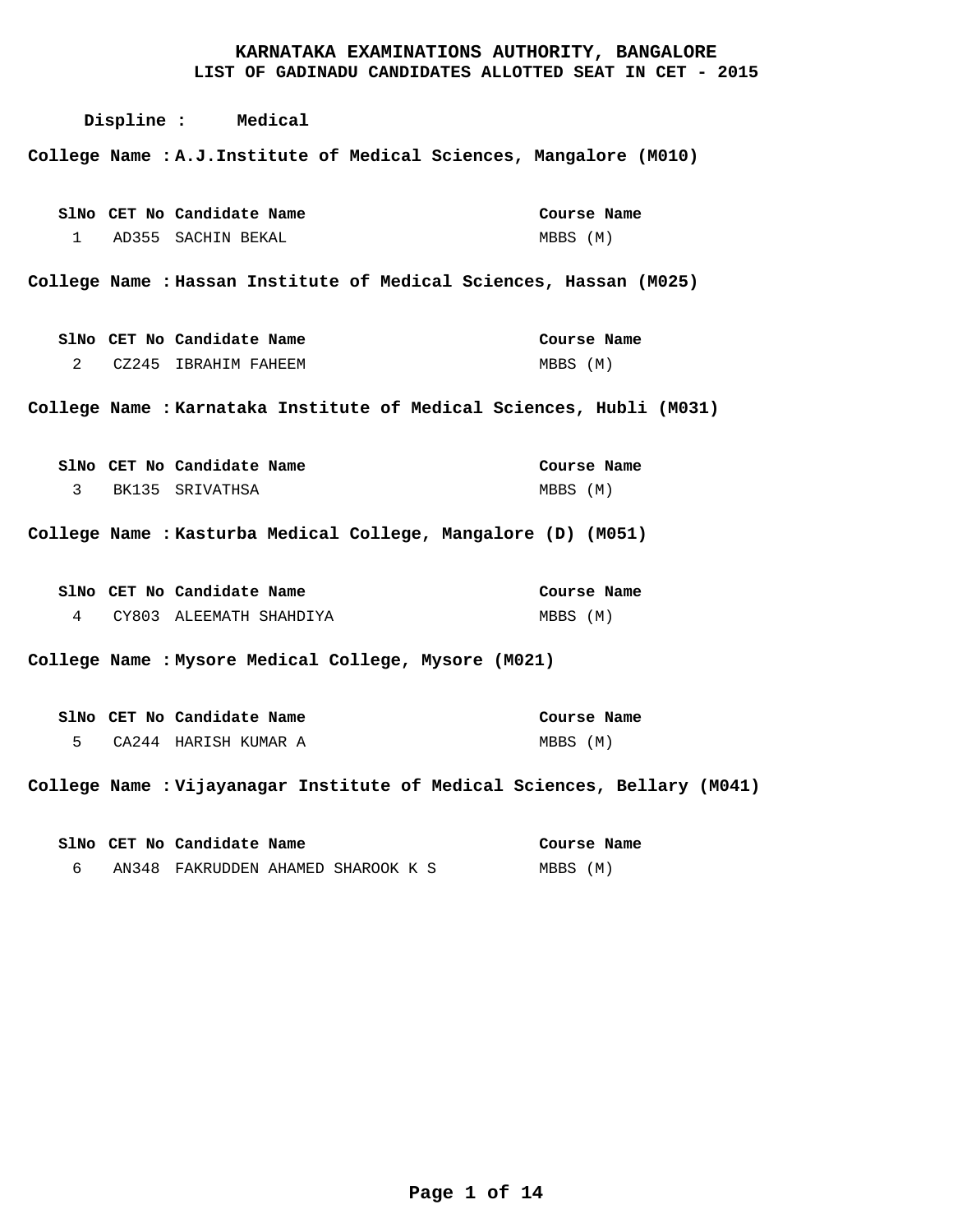|    |             | Displine : Dental                                                                                                                      |                        |
|----|-------------|----------------------------------------------------------------------------------------------------------------------------------------|------------------------|
|    |             | College Name : A.J. Institute of Dental Sciences, Mangalore (D556)                                                                     |                        |
| 7  |             | SlNo CET No Candidate Name<br>AW446 MITHUN KRISHNA K                                                                                   | Course Name<br>BDS (D) |
|    |             | College Name : Dayananda Sagar College of Dental Sciences, Bangalore (D111)                                                            |                        |
| 8  |             | SlNo CET No Candidate Name<br>CA130 CHIKKALAGI RADHIKA REVANASIDDHAPPA BDS (D)                                                         | Course Name            |
|    |             | College Name : Dr.M.R.Ambedkar Dental College and Hospital, Bangalore (D102)                                                           |                        |
| 9  |             | SlNo CET No Candidate Name<br>BW291 AMRUTHA B                                                                                          | Course Name<br>BDS (D) |
|    |             | College Name : Government Dental College, Bangalore (D101)                                                                             |                        |
| 10 |             | SlNo CET No Candidate Name<br>CZ078 DEEKSHITH CH<br>College Name : K.Venkataramana Gowda Dental College, Hospital and Research Centre, | Course Name<br>BDS (D) |
|    |             | Sullia (D555)                                                                                                                          |                        |
|    |             | SlNo CET No Candidate Name                                                                                                             | Course Name            |
| 11 |             | AA451 AMRITHA BHAT H                                                                                                                   | BDS (D)                |
| 12 | BW019 VARNA |                                                                                                                                        | BDS (D)                |
| 13 |             | AN366 VISHWAJA NAMBIAR                                                                                                                 | BDS (D)                |
| 14 |             | CL002 SAJIDA                                                                                                                           | BDS (D)                |

**Maratha Mandal Dental College, Belgaum (D335) College Name :**

|  | SlNo CET No Candidate Name       | Course Name |
|--|----------------------------------|-------------|
|  | 15 CC514 GORE SWAPNA SHIVASHARAN | BDS (D)     |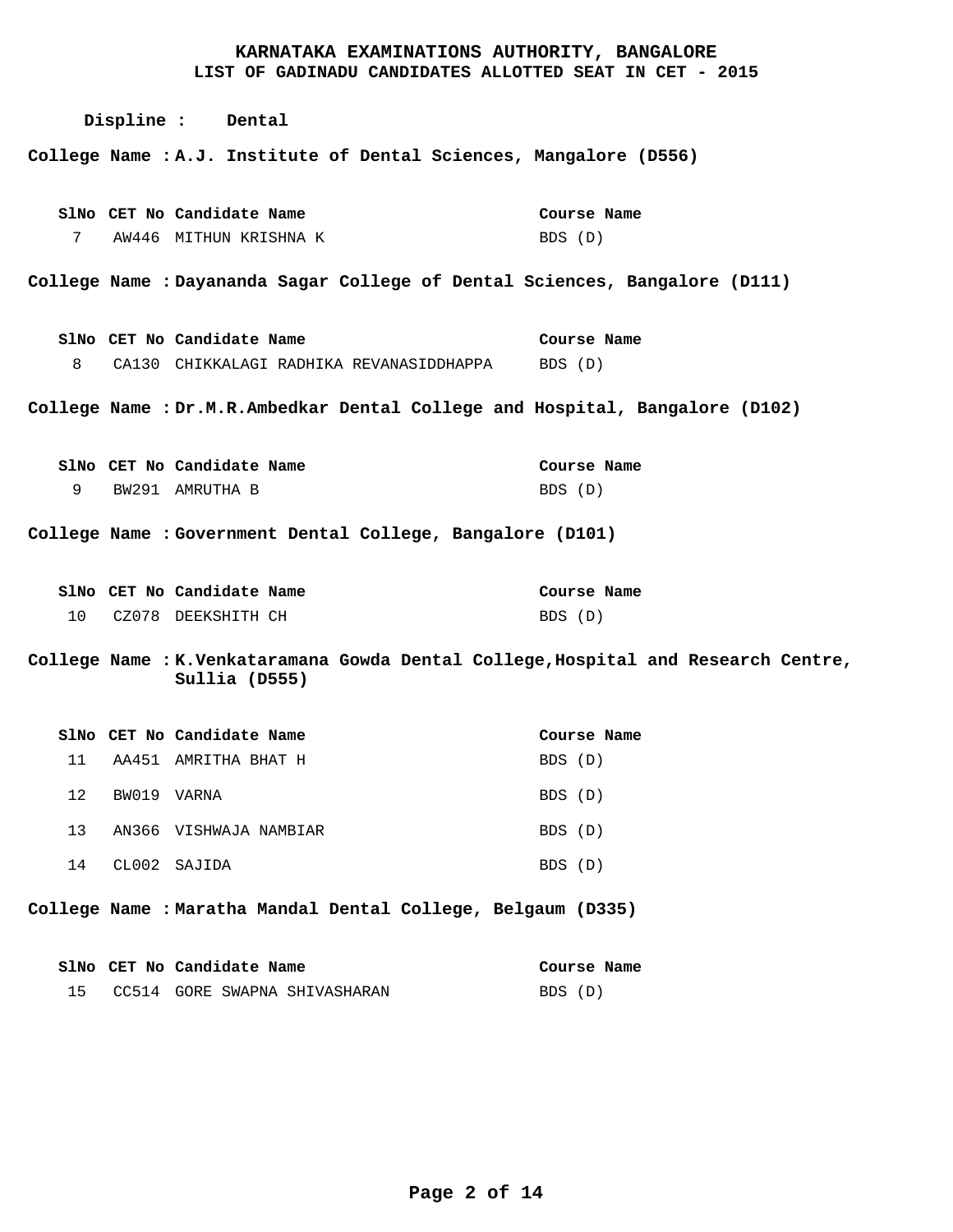**Displine : Engineering A Shama Rao Foundation, Srinivas School of Engineering, Mukka, College Name : Suratkal, Mangalore (E193) Alva`s Institute of Engineering and Technology, Moodabidri, Dakshina College Name : Kannada (E169) Amrutha Institute of Engineering and Mangement, Bidadi Indust. College Name : Estate,Ban'lore (E168) B L D E A`s V.P. Dr. P. G. Hallakatti College of Engg. and Tech., College Name : Bijapur (E038) Bearys Institute of Technology, Mangalore (Near M'lore Univ) (E180) College Name :** CY889 ANANYA RAO 16 CH155 A SHREYA 17 18 BZ205 ANISHA V AM203 RASHMITHA G R AA021 BIRADAR ANIL MURAGEPPA BS082 HALAKUDE AMIT ASHOK BM066 SHRUTHI DC219 SIRAJUL MUNEER K **CET No Candidate Name SlNo CET No Candidate Name SlNo CET No Candidate Name SlNo** SlNo CET No Candidate Name SlNo CET No Candidate Name Computers Science (CS) Electronics & Communication (EC) Info.Science (IE) Civil (CE) Civil (CE) Computers Science (CS) Computers Science (CS) **Course Name Course Name Course Name Course Name Course Name**  19 20 21 22

Civil (CE)

Civil (CE)

Civil (CE)

Mechanical (ME)

Mechanical (ME)

**Bheemanna Khandre Institute of Technology, Bhalki (E044) College Name :**

AG404 MOHAMMED ABDUL RAZIK K

BK576 MOHAMMED THUFAIL P M

CG035 SAFIQ ABBAS SK

23

24

25

26

27

CY840 MOHAMMED SAREEH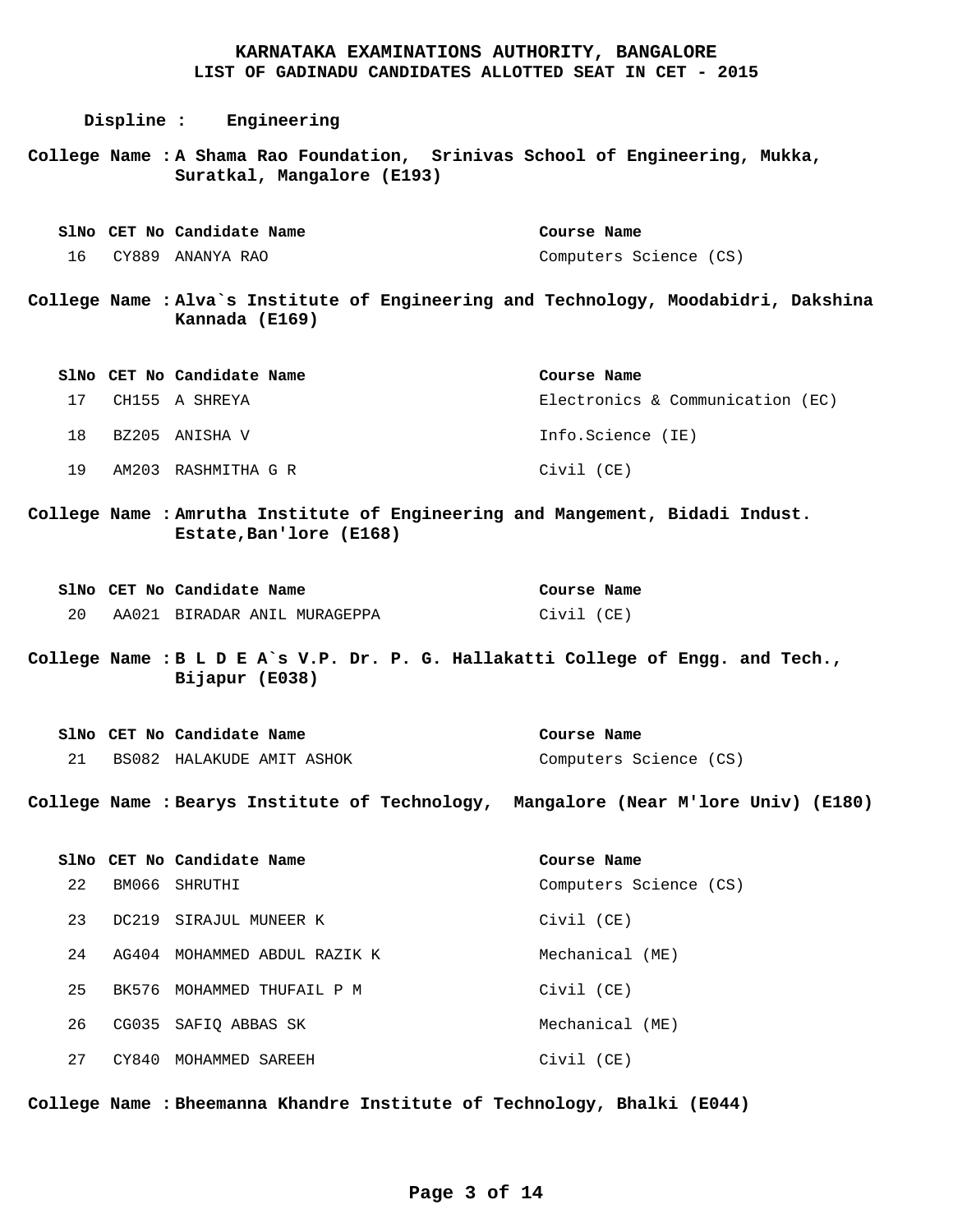**Displine : Engineering Bheemanna Khandre Institute of Technology, Bhalki (E044) College Name :** CG088 MOIDEEN SHAHBAZ K M 28 **CET No Candidate Name SlNo** Chemical (CH) **Course Name** 

**Biluru Gurubasava Mahaswamiji Institute of Technology, College Name : Mudhol,Bagalkote (E221)**

|  | SlNo CET No Candidate Name |                                   | Course Name     |  |
|--|----------------------------|-----------------------------------|-----------------|--|
|  |                            | BS217 MADIVALAR AMAR BHIMASHANKAR | Mechanical (ME) |  |

**Canara Engineering College Bantwal, Bantawal (E123) College Name :**

|    |       | SlNo CET No Candidate Name | Course Name                      |
|----|-------|----------------------------|----------------------------------|
| 30 | CN552 | PRUTHWI K                  | Electronics & Communication (EC) |
| 31 | BC461 | THEJUS JC                  | Mechanical (ME)                  |
| 32 | DD105 | ABHISHEK L SHETTY          | Info.Science (IE)                |
| 33 | BK357 | DHANASHREE B C             | Electronics & Communication (EC) |
| 34 | CF291 | AKSHITH A                  | Electrical & Electronics (EE)    |
| 35 | CY765 | SWATHI B N                 | Computers Science (CS)           |

**Dayananda Sagar Academy of Technology, Bangalore (E212) College Name :**

|  | SlNo CET No Candidate Name | Course Name                   |
|--|----------------------------|-------------------------------|
|  | CF088 IBRAHIM THANVEEN     | Electrical & Electronics (EE) |

College Name : G S S S Institute of Engineering and Technology for Women, Mysore **(E133)**

|  | SlNo CET No Candidate Name | Course Name     |  |
|--|----------------------------|-----------------|--|
|  | AL075 VAISHNAVI DIGGAVI    | Inst.Tech. (IT) |  |

**Gopalan School of Architecture and Planning, K R Puram, Bangalore College Name : (E229)**

|  | SlNo CET No Candidate Name | Course Name       |  |
|--|----------------------------|-------------------|--|
|  | CT791 ABDUL FAHAD P M      | Architecture (AR) |  |

College Name : Government Engineering College, Chamarajanagara (E154)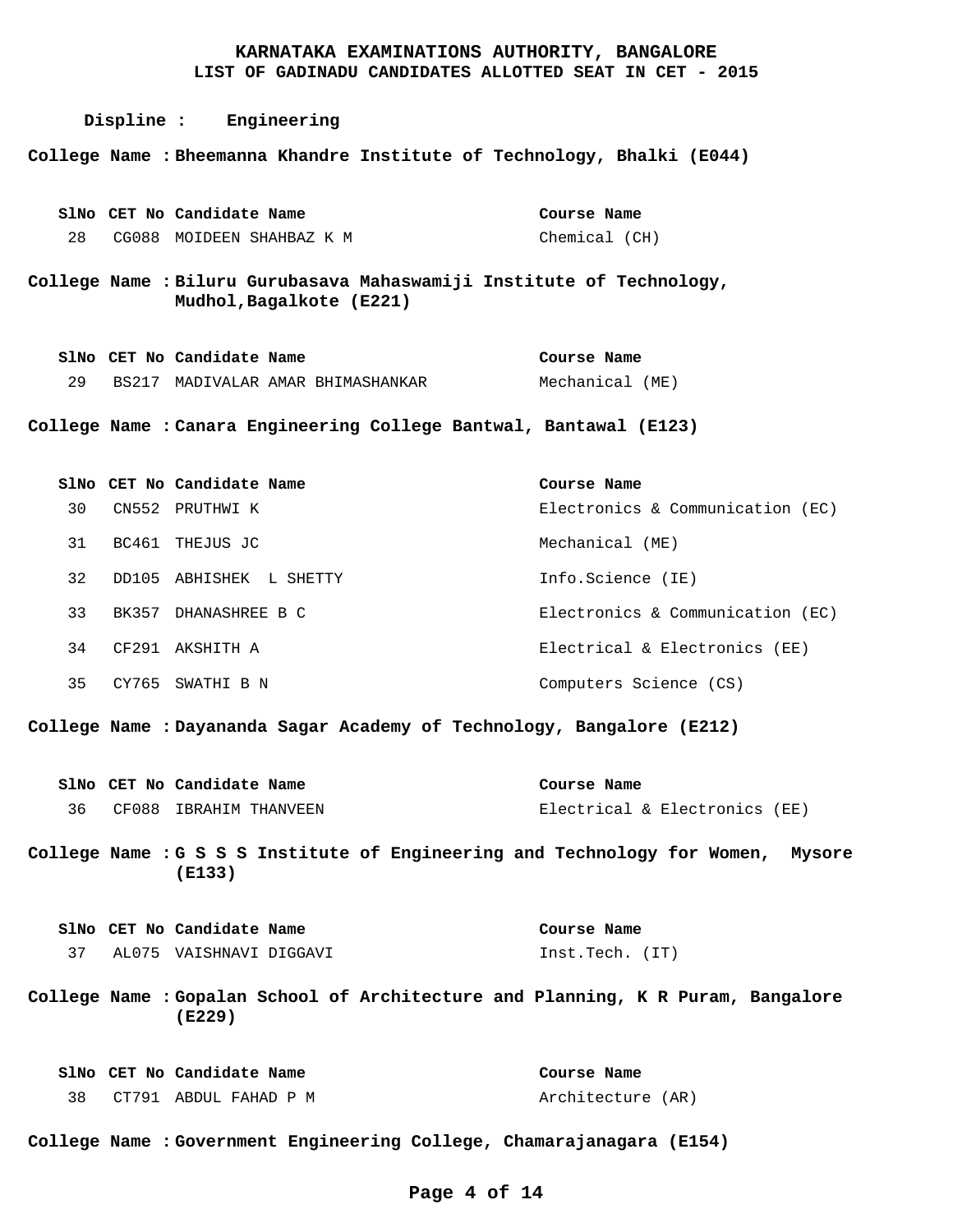**LIST OF GADINADU CANDIDATES ALLOTTED SEAT IN CET - 2015**

|    | Displine : Engineering                                                                           |                                  |
|----|--------------------------------------------------------------------------------------------------|----------------------------------|
|    | College Name : Government Engineering College, Chamarajanagara (E154)                            |                                  |
|    | SlNo CET No Candidate Name                                                                       | Course Name                      |
| 39 | CR171 TELI VIJAYKUMAR SHIVAPPA                                                                   | Mechanical (ME)                  |
|    | College Name : Government Engineering College, Kushalnagar (E161)                                |                                  |
|    | SlNo CET No Candidate Name                                                                       | Course Name                      |
|    | 40 AC402 NIDAGUTTI PRAVEEN                                                                       | Mechanical (ME)                  |
|    | College Name : Hira Sugar Institute of Technology, Nidasoshi (E040)                              |                                  |
|    | SlNo CET No Candidate Name                                                                       | Course Name                      |
| 41 | DC019 UDAGERI SANGAMESH SHIVANNA                                                                 | Electronics & Communication (EC) |
| 42 | CM472 SHINDE NIKITA MADHUKAR                                                                     | Computers Science (CS)           |
| 43 | BW217 MUJAWAR HUSENBASHA LALASAB                                                                 | Computers Science (CS)           |
|    | College Name : Jain University, School of Engineering and Technology, Bangalore (R)<br>(E143)    |                                  |
|    | SlNo CET No Candidate Name                                                                       | Course Name                      |
| 44 | BE500 SHASHANK R S                                                                               | Mechanical (ME)                  |
|    | College Name : Jyothi Institute of Technology, Bangalore (E209)                                  |                                  |
|    | SlNo CET No Candidate Name                                                                       | Course Name                      |
| 45 | DC313 PRAJWAL B                                                                                  | Mechanical (ME)                  |
|    | College Name : K C T Engineering College, Gulbarga (E119)                                        |                                  |
|    | SlNo CET No Candidate Name                                                                       | Course Name                      |
|    | 46 AC313 MAMADAPURE MADAGOND                                                                     | Computers Science (CS)           |
|    | College Name : K L E Dr. M S Sheshagiri College of Engineering and Technology,<br>Belgaum (E036) |                                  |
|    | SlNo CET No Candidate Name                                                                       | Course Name                      |
| 47 | BN222 BAGALAKOTI SACHIN GURABASAPPA                                                              | Computers Science (CS)           |
|    | K L E S`s K L E College of Engineering and Technology, Chikkodi,                                 |                                  |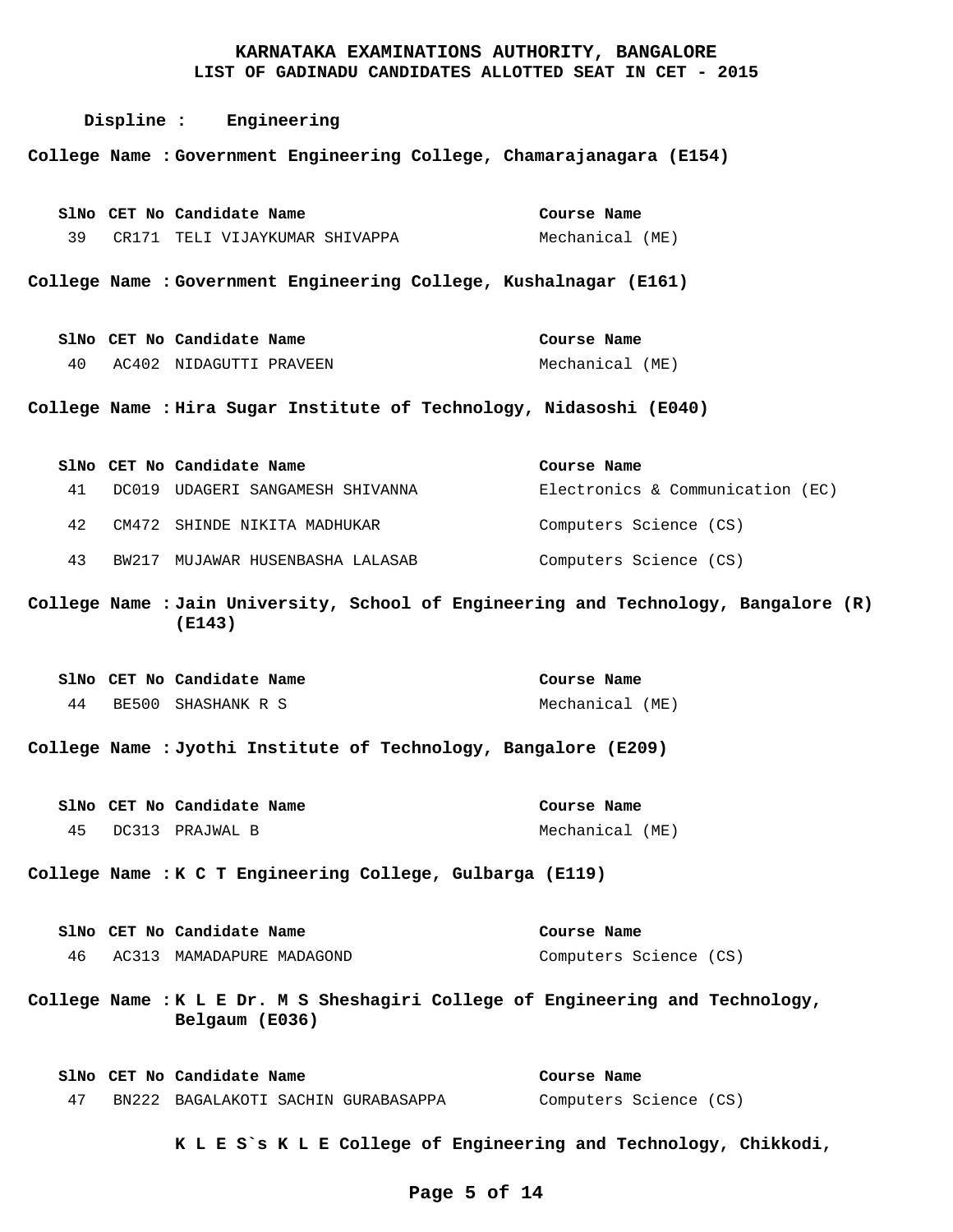**Displine : Engineering**

**K L E S`s K L E College of Engineering and Technology, Chikkodi, College Name : Belgaum Dist. (E167)**

|    |       | SlNo CET No Candidate Name | Course Name                      |
|----|-------|----------------------------|----------------------------------|
| 48 | CY699 | SOUDATTI SEEMA AMAGONDA    | Civil (CE)                       |
| 49 |       | BR056 RAKESH GUDDODAGI     | Computers Science (CS)           |
| 50 | BH556 | TANVASHI SHRUTI SHIVANAND  | Electronics & Communication (EC) |
| 51 |       | TANVASHI SHANKAR SADASHIV  | Mechanical (ME)                  |

**K V G College of Engineering, Sullia (E054) College Name :**

|    |       | SlNo CET No Candidate Name      | Course Name                      |
|----|-------|---------------------------------|----------------------------------|
| 52 |       | DC100 NEETHA SHARMA B           | Electronics & Communication (EC) |
| 53 |       | AN410 HARSHA CH                 | Electrical & Electronics (EE)    |
| 54 | AH227 | SHUBHA K                        | Civil (CE)                       |
| 55 |       | BM055 PATIL AVINASH MALLIKARJUN | Computers Science (CS)           |

**M V J College of Engineering, Bangalore (E011) College Name :**

|     | SlNo CET No Candidate Name   | Course Name                      |
|-----|------------------------------|----------------------------------|
| 56. | CM032 AKSHAY M               | Electronics & Communication (EC) |
| 57  | CN439 MOHAMMAD SHAHID AFREED | Chemical (CH)                    |

**Malnad College of Engineering, Hassan (E047) College Name :**

|    | SlNo CET No Candidate Name | Course Name            |  |
|----|----------------------------|------------------------|--|
| 58 | BN273 SHREESHA S R         | Computers Science (CS) |  |

**Mangalore Institute of Technology and Engineering, Moodabidri,D.K College Name : (E151)**

|     | SlNo CET No Candidate Name | Course Name             |
|-----|----------------------------|-------------------------|
| 59  | BN137 MOHAMMED FARHAZ J A  | Computers Science (CS)  |
| 60. | AC433 KARTHIK P RAJ        | Aeronautical Engg. (AE) |
| 61  | CY828 K VARSHA             | Info.Science (IE)       |

**Maratha Mandal Engineering College, Belgaum (E029) College Name :**

#### **Page 6 of 14**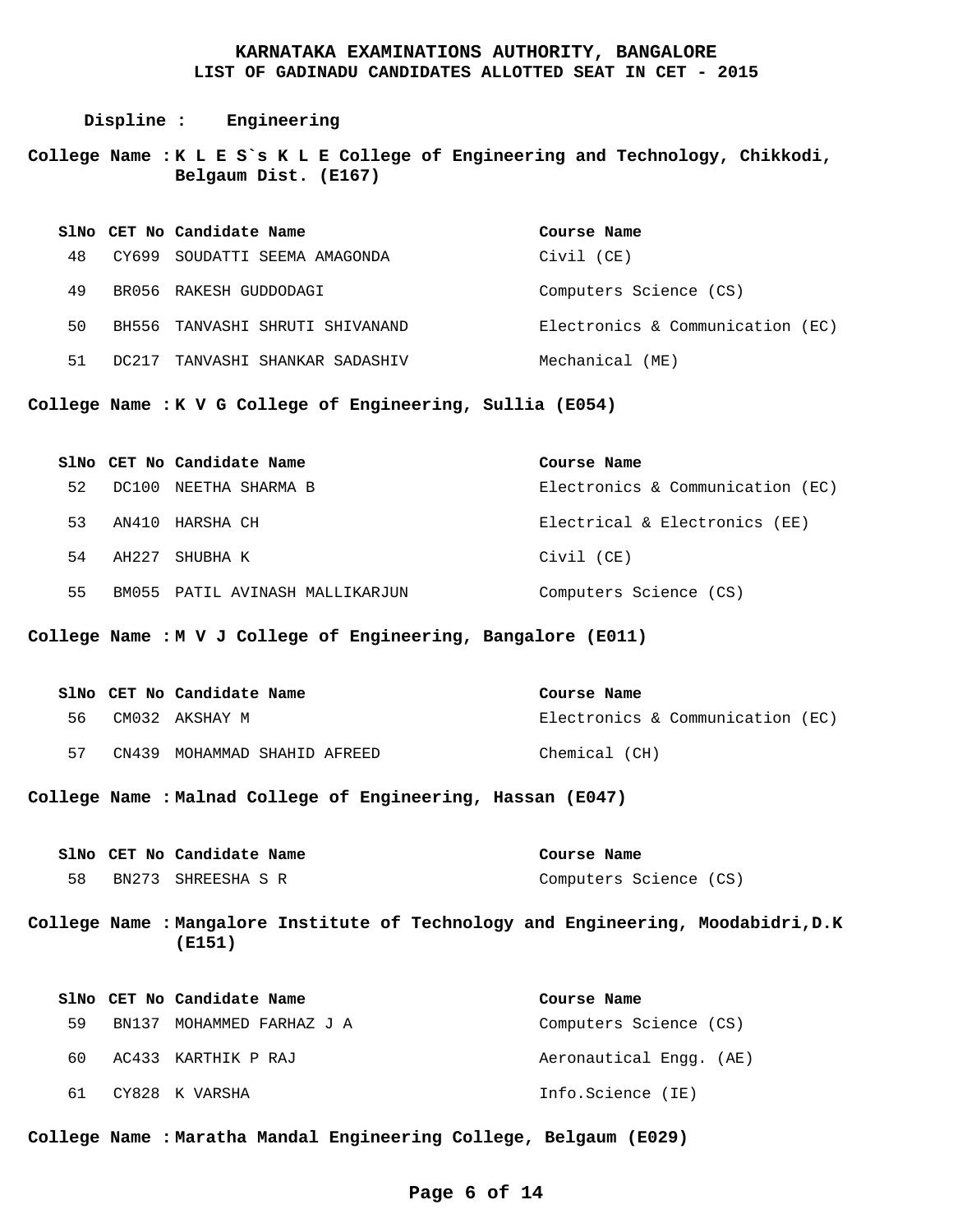#### **Displine : Engineering Maratha Mandal Engineering College, Belgaum (E029) College Name :** College Name : N M A M Institutute of Technology, Nitte (E053) College Name : New Horizon College of Engineering, Bangalore (E099) College Name : P A College of Engineering, Mangalore (E055) **R. V. College of Engineering, Bangalore (E005) College Name : S D M Institute of Tech., Ujire,Dakshina Kannada (E152) College Name :** CM193 GHALI PRAVEEN MAHADEVAPPA CY827 CHINMAYA S BHAT 63 CQ479 BRUNDHA G 64 AG425 RAKSHA AW053 RASHMI M BP328 KRIPESH P R BW363 MOHAMMED RAFIQ K CY308 SUMAN CY848 SUHAIB O CY837 AKSHAYA KRISHNA P AG141 SHRISHA KUMAR S N AH328 KRISHNA KUMAR K BH198 VILAS V 74**CET No Candidate Name SlNo CET No Candidate Name SlNo CET No Candidate Name SlNo CET No Candidate Name SlNo CET No Candidate Name SlNo CET No Candidate Name SlNo** Mechanical (ME) Mechanical (ME) Electrical & Electronics (EE) Computers Science (CS) Computers Science (CS) Mechanical (ME) Mechanical (ME) Mechanical (ME) Civil (CE) Civil (CE) Chemical (CH) Electronics & Communication (EC) Electrical & Electronics (EE) **Course Name Course Name Course Name Course Name Course Name Course Name**  62 65 66 67 68 69 70 71 72 73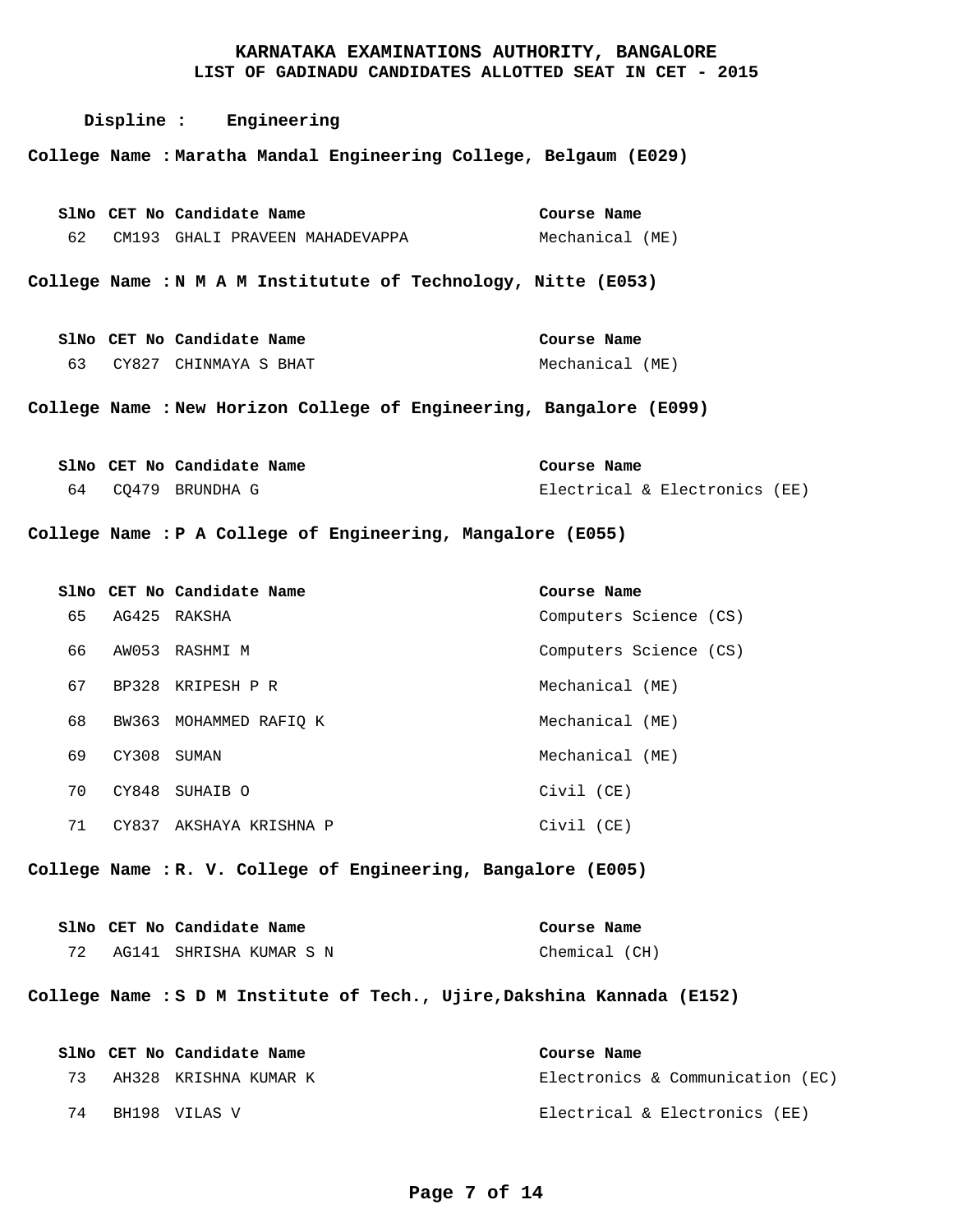Civil (CE)

**Displine : Engineering S D M Institute of Tech., Ujire,Dakshina Kannada (E152) College Name :**

BW347 VARSHA 75

**Sahyadri College of Engg. and Management, Mangalore (E160) College Name :**

BD471 AKASH SHETTY D AN402 SABITHA MARY DSOUZA AS119 RAKSHAN C NAIK CY875 KISHOR P V AJ129 PALLAVI K BQ576 ZAINAB THANSEEHA BK015 SUPRITHA BHANDARY BW489 SHIMNA S AK520 RATHAN J **CET No Candidate Name SlNo** Computers Science (CS) Info.Science (IE) Mechanical (ME) Info.Science (IE) Computers Science (CS) Civil (CE) Info.Science (IE) Computers Science (CS) Mechanical (ME) **Course Name**  76 77 78 79 80 81 82 83 84

**Secab Institute of Engineering and Technology, Bijapur (E132) College Name :**

|  | SlNo CET No Candidate Name         | Course Name            |
|--|------------------------------------|------------------------|
|  | AJ351 BIRADAR DEEPA CHANDRASHEKHAR | Computers Science (CS) |

**Shaikh College of Engineering and Technology, Belgaum (E182) College Name :**

AN543 HATTI SOMASHEKHAR VITHAL **CET No Candidate Name SlNo** Mechanical (ME) **Course Name**  86

**Shetty Institute of Technology, Gulbarga (E216) College Name :**

|      | SlNo CET No Candidate Name   | Course Name     |  |
|------|------------------------------|-----------------|--|
| 87 R | BE057 SABANI SACHIN SADANAND | Mechanical (ME) |  |
| 88   | AR096 MALI SURESH SOMANING   | Mechanical (ME) |  |

**Shreedevi Institute of Technology, Kenjar, Mangalore (E146) College Name :**

|  | SlNo CET No Candidate Name | Course Name            |
|--|----------------------------|------------------------|
|  | CY609 DHEERAJ KUMAR K A    | Computers Science (CS) |

#### **Page 8 of 14**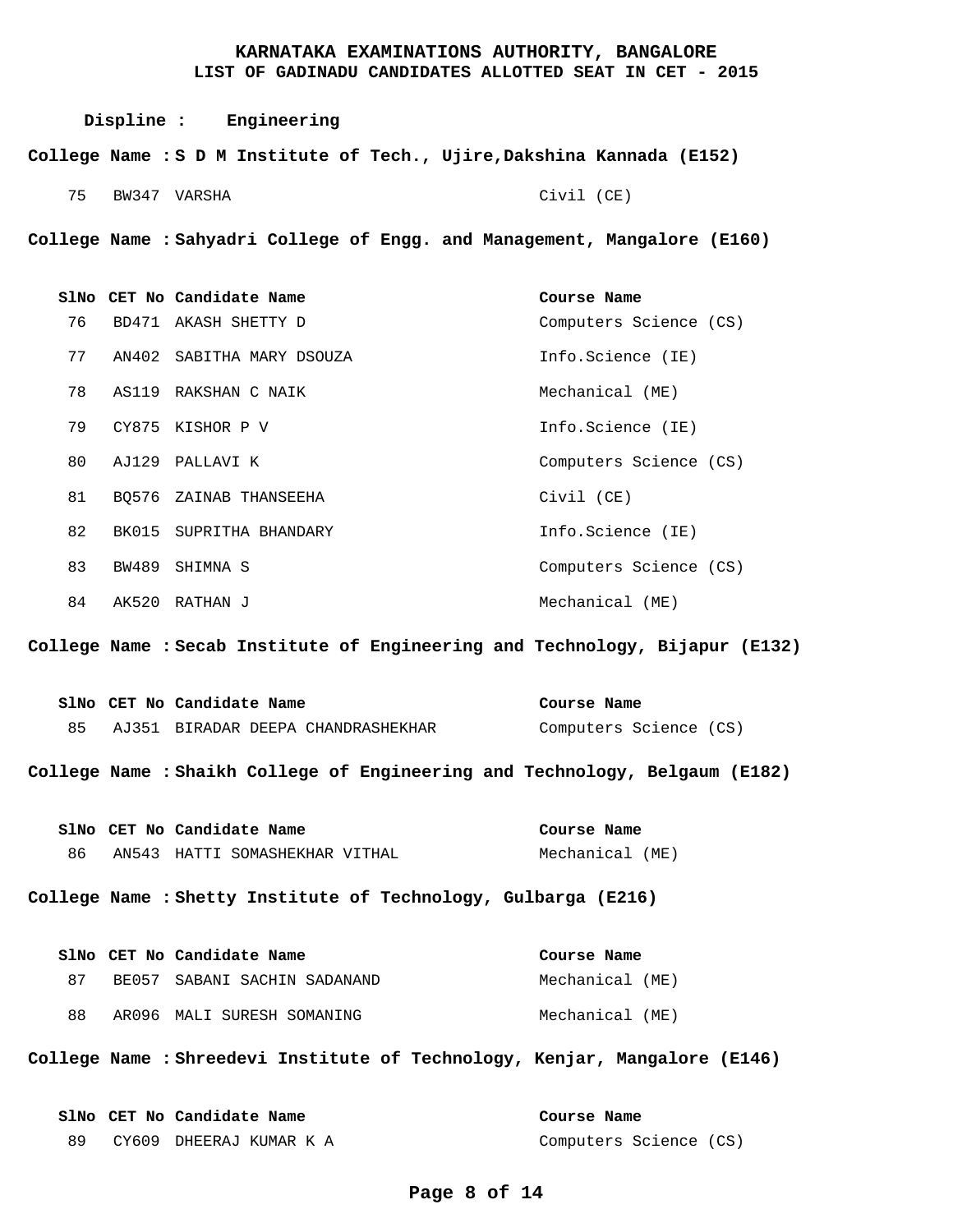| Displine : Engineering                                                         |                        |
|--------------------------------------------------------------------------------|------------------------|
| College Name : Shreedevi Institute of Technology, Kenjar, Mangalore (E146)     |                        |
| 90 BK414 SANDESH A                                                             | Civil (CE)             |
| College Name : Shridevi Institute of Engineering and Technology, Tumkur (E130) |                        |
| SlNo CET No Candidate Name                                                     | Course Name            |
| 91 AZ084 MALI ASHWINI MALLESHI                                                 | Computers Science (CS) |
| College Name : Siddaganga Institute of Technology, Tumkur (E016)               |                        |
| SlNo CET No Candidate Name                                                     | Course Name            |
| 92 CH032 SUHAS ESSEN H                                                         | Mechanical (ME)        |
|                                                                                |                        |

**Srinivas Institute of Technology, Mangalore (E144) College Name :**

|     | SlNo CET No Candidate Name   | Course Name                      |
|-----|------------------------------|----------------------------------|
| 93  | CY887 SUMANTHA K             | Electronics & Communication (EC) |
| 94  | AJ043 SOWMYA K               | Electronics & Communication (EC) |
| 95  | DC197 DEVIKA K               | Electronics & Communication (EC) |
| 96  | BZ142 CHETHAN M J            | Mechanical (ME)                  |
| 97  | CO141 KEERTHI C H            | Aeronautical Engg. (AE)          |
| 98  | CO461 SHILPA M               | Electronics & Communication (EC) |
| 99  | BU019 RADHAKRISHNA ADIGA K   | Electronics & Communication (EC) |
| 100 | CY838 MADHUSHREE K           | Info.Science (IE)                |
| 101 | BR424 CHINMAYAKRISHNA BHAT M | Mechanical (ME)                  |
| 102 | BD128 NAVYA P                | Info.Science (IE)                |

**St. Joseph Engineering College, Mangalore (E129) College Name :**

|     | SlNo CET No Candidate Name | Course Name                      |
|-----|----------------------------|----------------------------------|
| 103 | CL580 SHRIJITH P           | Electronics & Communication (EC) |
| 104 | CT659 AMITH KUMAR PAI      | Mechanical (ME)                  |
| 105 | AW487 MAHIMA S RAO         | Civil (CE)                       |
| 106 | BD393 R K ARATHI           | Electrical & Electronics (EE)    |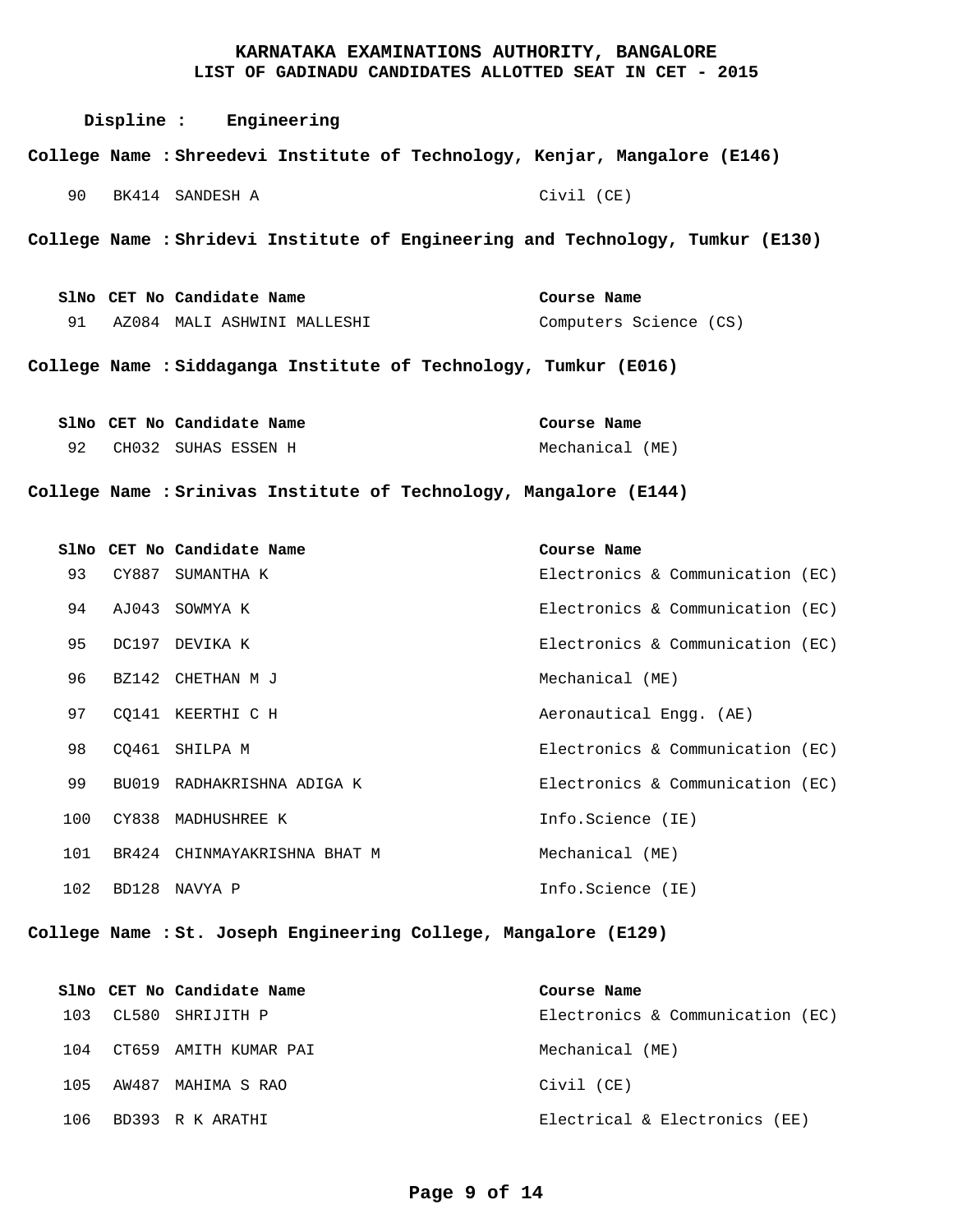|     | Displine : Engineering                                                          |                                |
|-----|---------------------------------------------------------------------------------|--------------------------------|
|     | College Name : St. Joseph Engineering College, Mangalore (E129)                 |                                |
| 107 | BK353 KRISHNARAJ K                                                              | Mechanical (ME)                |
| 108 | AA321 ASHA B                                                                    | Computers Science (CS)         |
|     | College Name : St. Joseph Engineering College, Mangalore, (IInd Shift) (E514)   |                                |
|     | SlNo CET No Candidate Name                                                      | Course Name                    |
| 109 | CE504 RAMEES ALI PERLA                                                          | Mechanical (ME)                |
|     | College Name : The National Institute of Engineering, Mysore (E022)             |                                |
|     |                                                                                 |                                |
|     | SlNo CET No Candidate Name<br>110 CY891 ANAND GANESH M G                        | Course Name<br>Mechanical (ME) |
|     |                                                                                 |                                |
|     | College Name : The Oxford College of Engineering, Bangalore (E078)              |                                |
|     | SlNo CET No Candidate Name                                                      | Course Name                    |
|     | 111 BQ451 DISHA E                                                               | Computers Science (CS)         |
|     | College Name : Tontadarya College of Engineering, Gadag (E028)                  |                                |
|     | SlNo CET No Candidate Name                                                      | Course Name                    |
| 112 | BN488 BIRADAR SHEKHAR APPASAHEB                                                 | Mechanical (ME)                |
|     | College Name : University Visveswariah College of Engineering, Bangalore (E001) |                                |
|     | SlNo CET No Candidate Name                                                      | Course Name                    |
| 113 | CU227 ADHITHYA PAI B                                                            | Mechanical (ME)                |
| 114 | CE168 KARTHIK K                                                                 | Civil (CE)                     |
| 115 | AC337 KAUSHIK G                                                                 | Computers Science (CS)         |
| 116 | AZ103 PRITHWIN KRISHNA P                                                        | Civil (CE)                     |
| 117 | CZ022 MURALI K                                                                  | Mechanical (ME)                |

**Vivekananada College of Engineering Technology, Puttur (E121) College Name :**

|  | SlNo CET No Candidate Name | Course Name            |  |
|--|----------------------------|------------------------|--|
|  | 118 BP203 NISHMITHA B      | Computers Science (CS) |  |

## **Page 10 of 14**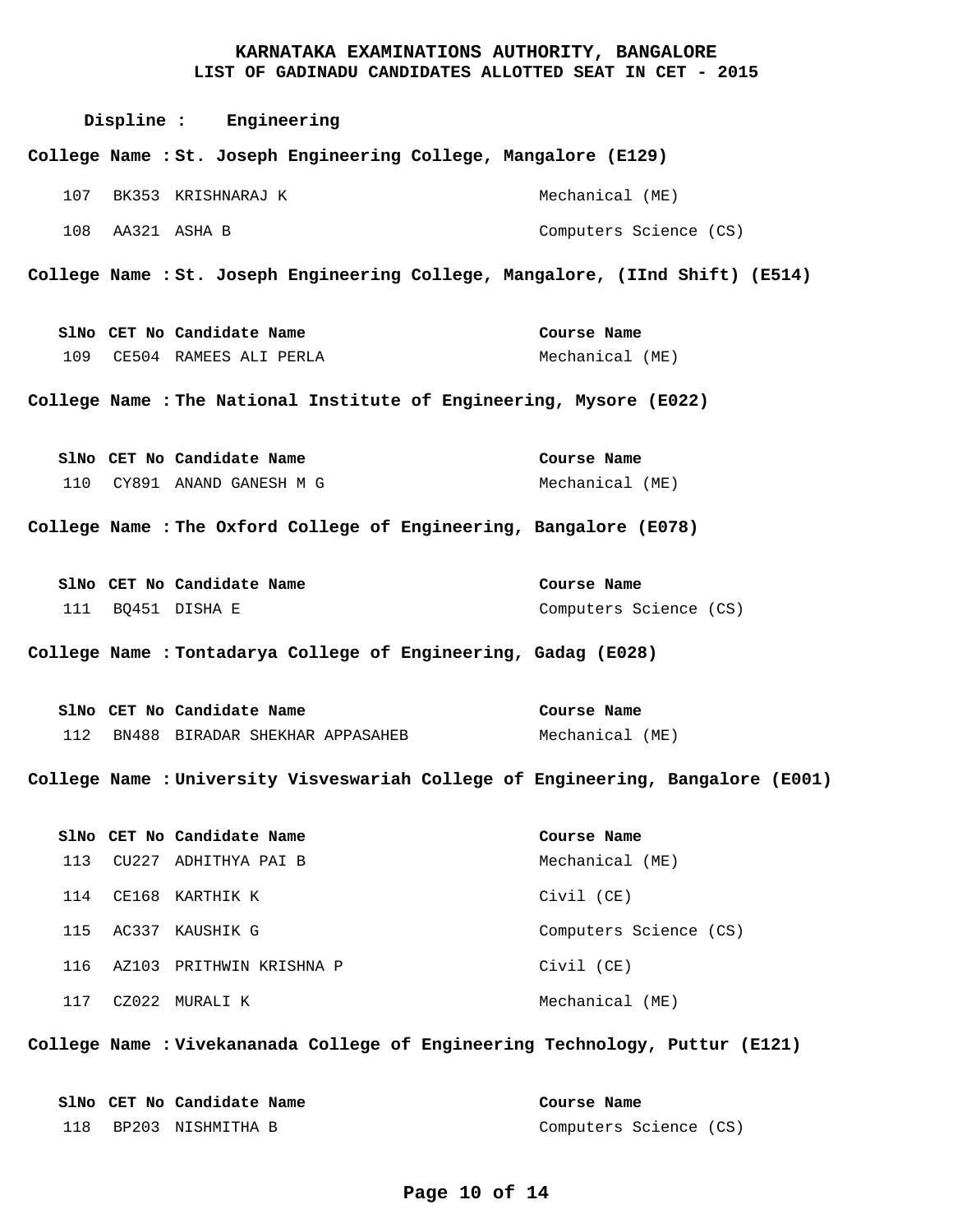|     | Displine : Engineering                                                                                     |                        |
|-----|------------------------------------------------------------------------------------------------------------|------------------------|
|     | College Name : Vivekananada College of Engineering Technology, Puttur (E121)                               |                        |
|     | 119 CG159 YASHAS BK                                                                                        | Mechanical (ME)        |
| 120 | BM015 KARTHIK MAHALINGA P                                                                                  | Computers Science (CS) |
|     | 121 AA153 SHARATH KUMAR H                                                                                  | Mechanical (ME)        |
|     | 122 CL449 OMKAR KADAMBALITHAYA H                                                                           | Computers Science (CS) |
|     | College Name : Wadiyar Centre For Architecture (Formerly CFA), Mysuru (E248)                               |                        |
|     | SlNo CET No Candidate Name                                                                                 | Course Name            |
|     | 123 BJ308 VARSHA R                                                                                         | Architecture (AR)      |
|     | College Name : Yenepoya Institute Of Technology (Formerly Dr. MVSIT),<br>Moodabidre, Mangalore (Tq) (E165) |                        |

|     | SlNo CET No Candidate Name | Course Name            |  |
|-----|----------------------------|------------------------|--|
| 124 | AN430 ROSHAN KUMAR A S     | Computers Science (CS) |  |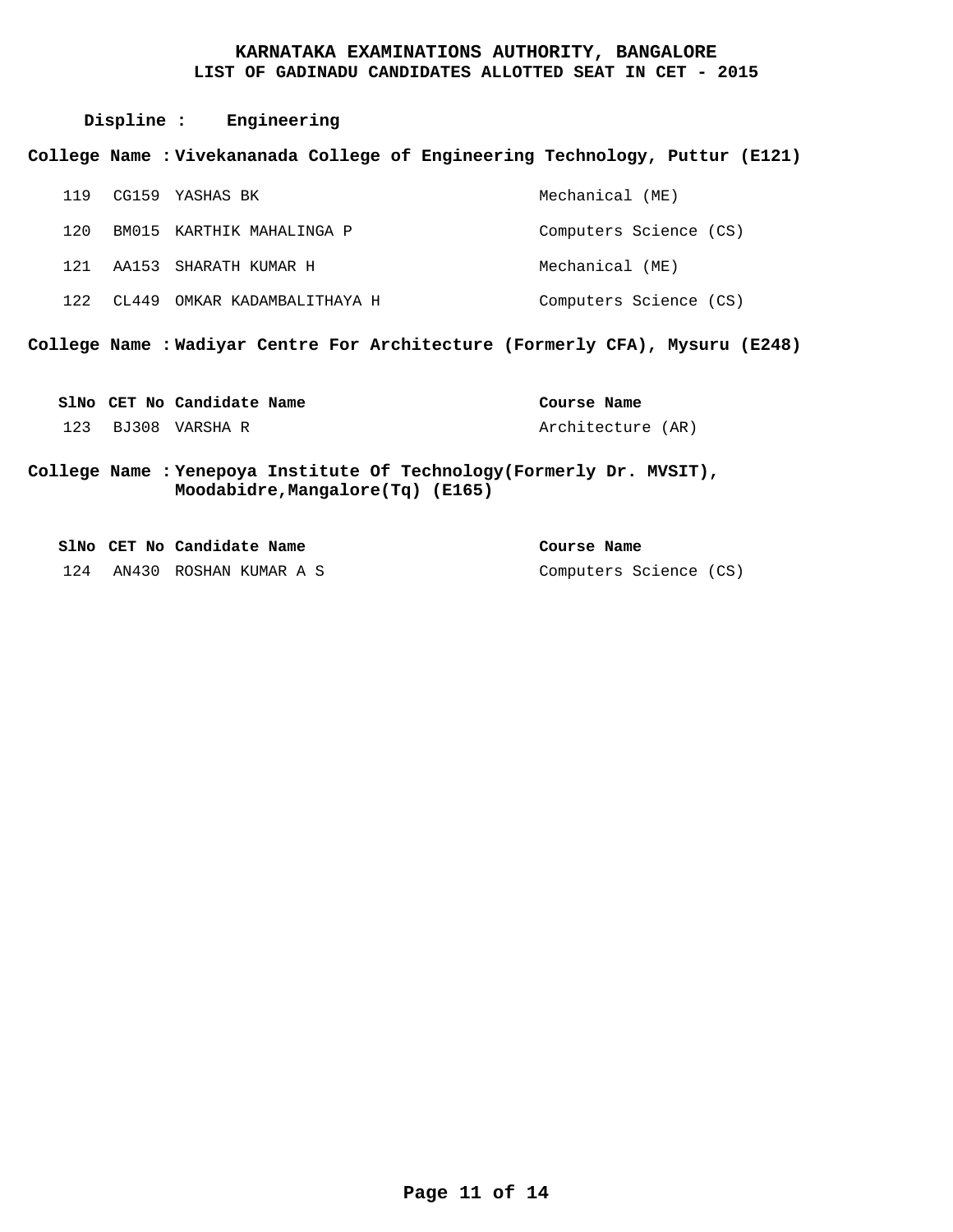**Displine : ISMH**

**Rajiv Gandhi Ayurvedic Medical College, Rona (I733) College Name :**

BD428 KHAROSHI SHUBHANGINI RAMESH 125 **CET No Candidate Name SlNo** BAMS (A) **Course Name** 

**Shikshana Prasaraka Samitis Dhanwanthri Ayurvedic Medical College, College Name : Siddapura (I744)**

|     | SlNo CET No Candidate Name | Course Name |
|-----|----------------------------|-------------|
| 126 | BY145 RANJITH BHARADWAJ K  | BAMS (A)    |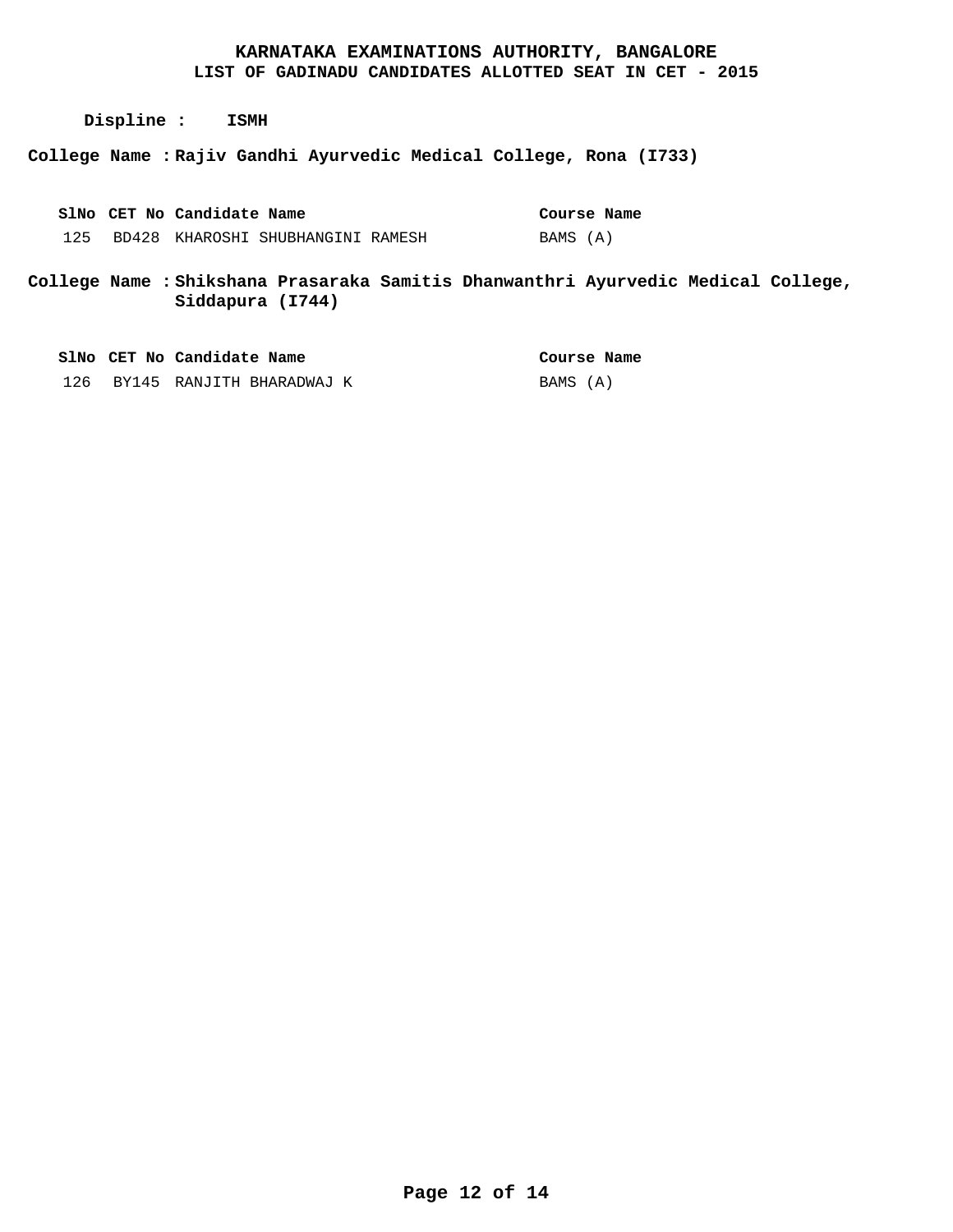**LIST OF GADINADU CANDIDATES ALLOTTED SEAT IN CET - 2015**

**Displine : B-Pharma**

**BLDEAs College of Pharmacy, Bijapur (B009) College Name :**

|  | SlNo CET No Candidate Name           | Course Name   |  |
|--|--------------------------------------|---------------|--|
|  | 127 DB217 BIRADAR PRIYANKA BHIMAGOND | B.Pharma (BP) |  |

**Bapuji College of Pharmacy, Davangere (B006) College Name :**

BD011 MALI MUTTANNA SHRIKANT 128 **CET No Candidate Name SlNo** B.Pharma (BP) **Course Name** 

**Karavali College of Pharmacy, Mangalore (B022) College Name :**

|     | SlNo CET No Candidate Name | Course Name   |
|-----|----------------------------|---------------|
| 129 | AN460 ANUSHA H             | Pharma-D (PD) |
| 130 | CN399 MARIYAMATHUL RUKSANA | B.Pharma (BP) |

**Rajivs Memorial College of Pharmacy, Gulbarga (B041) College Name :**

|  | SlNo CET No Candidate Name | Course Name   |  |
|--|----------------------------|---------------|--|
|  | 131 AL445 SHAIK AYESHA     | Pharma-D (PD) |  |

**Sridevi College of Pharmacy, Mangalore (B046) College Name :**

|  | SlNo CET No Candidate Name | Course Name   |  |
|--|----------------------------|---------------|--|
|  | 132 AK474 AKHILA S R       | Pharma-D (PD) |  |
|  | 133 CG291 PRIYANKA K       | Pharma-D (PD) |  |